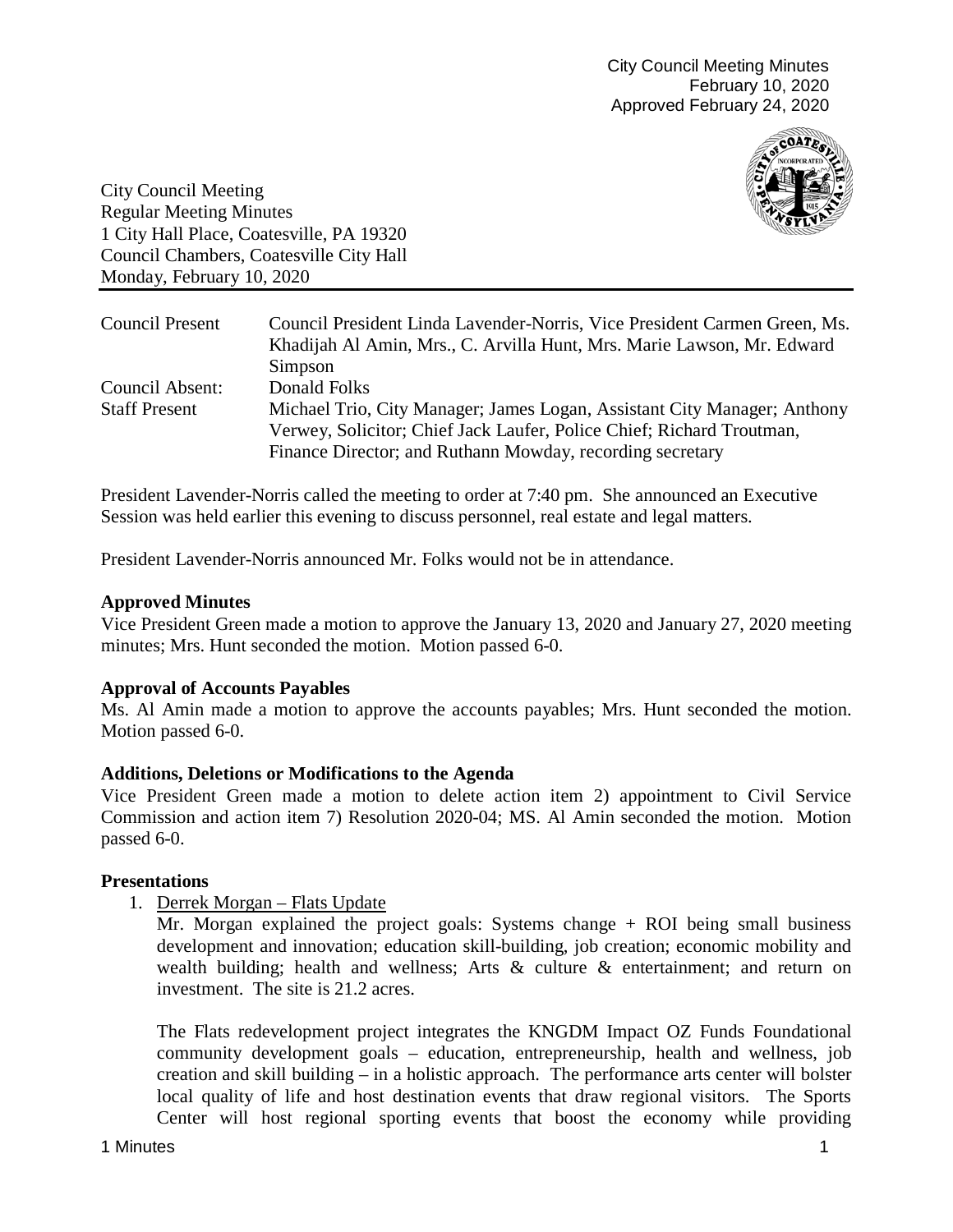recreational space for local young people, students and adults. Innovation offerings will incubate local startup, offer vocational classes to help residents across growth industries, and help jumpstart the local economy, integrating closely with the flagship charter school. The hotel will satisfy a lodging gap in Coatesville, enabling and supporting local tourism sparked by center events and further activating downtown. There was no discussion on the Charter School due to the conflict. There were previous discussions about the charter school which is a controversial subject.

KNGDM has hired a reputable fulltime grant writer to apply for grants for the project, and they are also seeking private investors to help with the project. We are happy with the progress that has been made. It is not the Derrick Morgan Project. Or the KNGDM project it the Coatesville Project. The plan is to break ground on the project by the end of the year, maybe sooner.

## 2. Urius Cole –  $1<sup>st</sup>$  Time Home Buyer

Mr. Cole explained the Homeownerships Program. The takeaway is blighted properties will be made home ready. Renters will become homeowners. The components are the City administration, local organizations and residents.

The Resident Engagement is Neighborhood Associations; Block Captains; Attend Events; Civic Participation; Parks and Recreation; Community Safety; and Street/Block Cleanups

The Street Conversation are questions such as; What's happening on your street; What do you want to see happen; and What do you need?

The Conversations are about Blighted homes; Traffic Issues (Speeding); City Issues (bad landlords, trash, vacant lots); Where to find information on events

Increase Homeownership

The Takeaway is Blighted properties will be home ready and renters will be homeowners The Components are City Administration (Codes, rules, regulations); Local Organizations (Programs); Residents

The program benefits: Preserving existing stock of affordable homes; Protecting residents in areas undergoing change; Generating revenue through recoupment of taxes in arrears; as well as taxes gained from new homeowners; Stabilize communities; Increase safety, improving streetscapes, strengthening communities; and Increase better quality of life

What's next is to: Work with the Codes Department by understanding the rules/codes in City's charter; craft codes letters explaining and identifying violations; work on proper, reasonable, fair code enforcement procedures. The Housing Summit with potential partnering organizations will give a broad overview of housing initiative; identify which organizations want to be a prt of the initiative and work o details of how the program will work.

3. Patrick – Elite Therapy

There was no one in attendance from Elite Therapy.

4. Beth Uhler – MS4 Update

Ms. Uhler explained the Minimum Control measures for the MS4. The permit requirements are:

1. Public Education and Outreach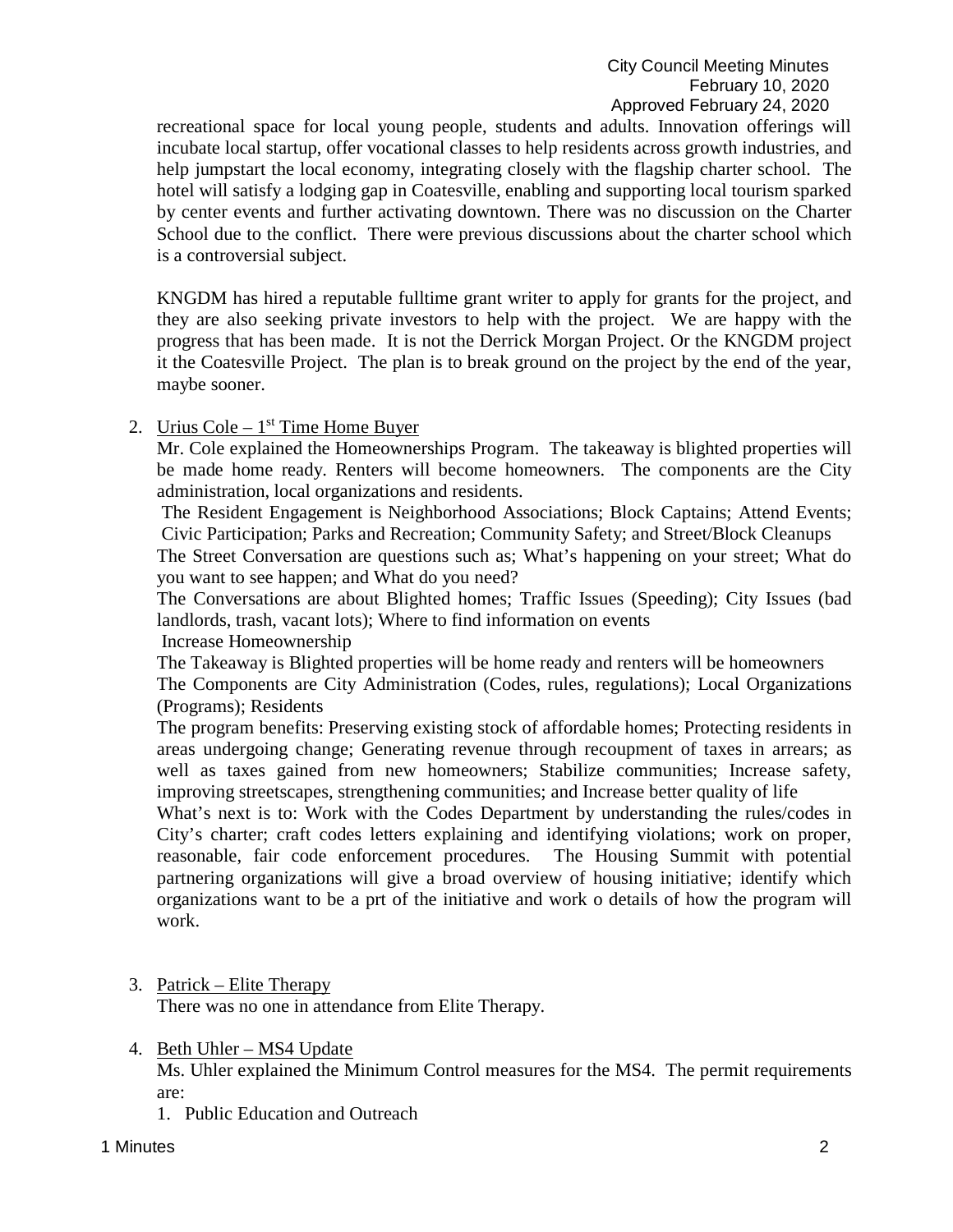- a. Flyers, website
- b. Newspaper ad, Newsletter
- c. Community Outreach
- d. PEOP Program
- e. Target Audience
- 2. Public Involvement and Participation
	- a. This meeting!
	- b. Public Notice
	- c. Community Involvement
	- d. PIPP Program
- 3. Illicit Discharge and Elimination
	- a. IDD&E Program
	- b. Screen Outfalls
	- c. Maintain Mapping
	- d. Ordinance Violations
- 4. Construction Site Runoff Control
	- a. Statewide program for issuing NPDES Permit for Stormwater Discharges Associated with Construction Activities through DEP, County Conservation District, and Municipality satisfies this permit requirement
- 5. Post Construction Stormwater Management in New and ReDevelopment
	- a. PCSM BMP Inspection Program
	- b. O&M Enforcement
	- c. PCSM BMP Inventory Update
	- d. Stormwater Ordinance Adoption
- 6. Pollution Prevention & Good Housekeeping
	- a. Ongoing good housekeeping practices
	- b. Staff training
	- c. Municipal Facilities inspection/inventory
	- d. Written Program updates
		- i. Employee training
		- ii. O&M program
	- The proposed BMP Millview Basin Retrofit is
		- a. Feasibility Study completed in September 2019
		- b. Growing Greener Grant application submitted in December 2019

### **Citizens Hearings – Regular Action Items Only (3 Minutes)**

There were no citizens comments on regular action items only

### **Regular Action Items**

- 1. Receive and consider resignation of Marie Lawson from the Civil Service Commission Mr. Simpson made a motion to accept the resignation of Marie Lawson from the Civil Service Commission; Ms. Al Amin seconded the motion. Motion passed 6-0.
- 2. Receive and consider appointment of Fran Scamuffa to the Civil Service Commission for the term 2019 – 2022 Item deleted.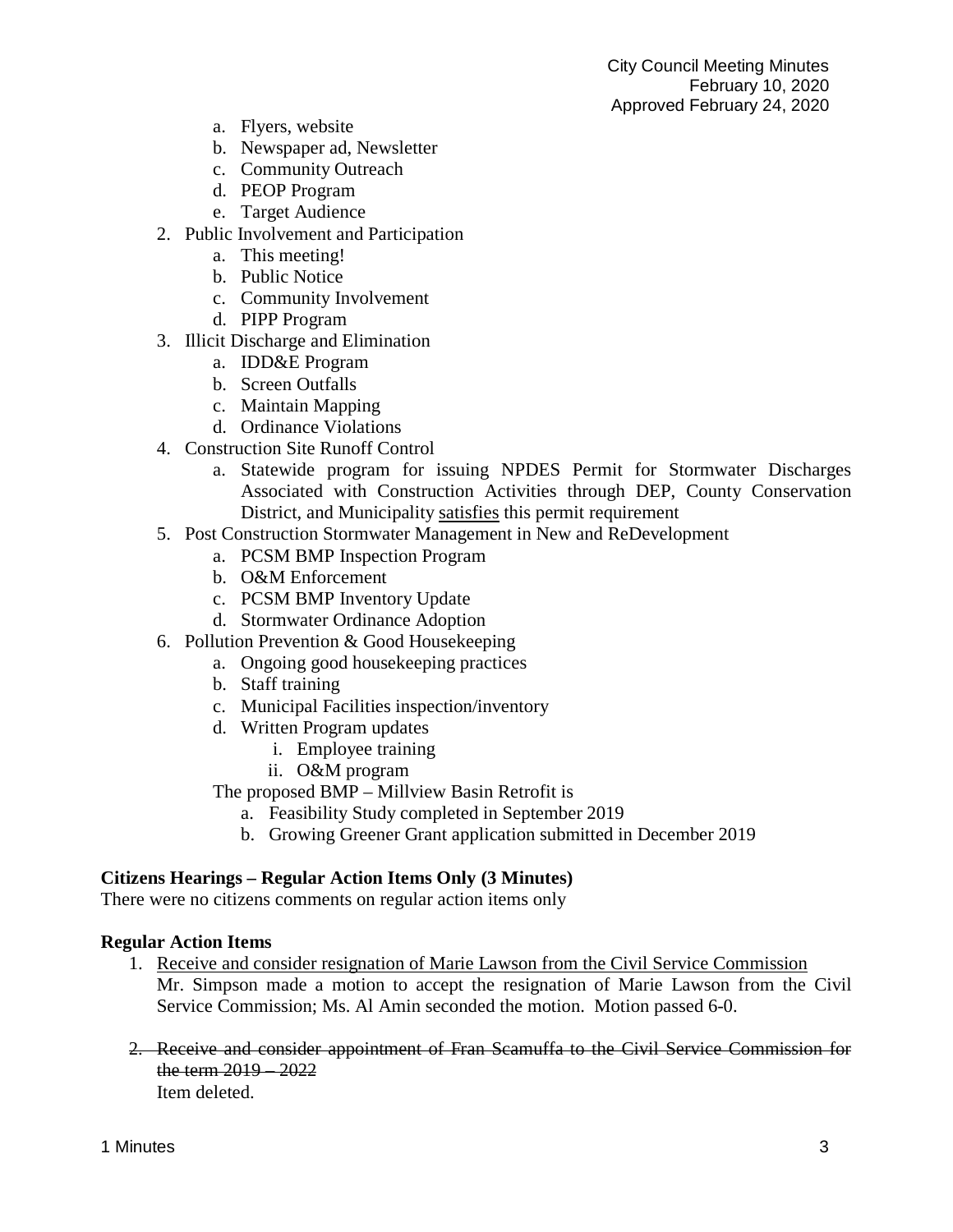- 3. Receive and consider to begin discussions on the Verizon Franchise Renewal Mrs. Hunt made a motion to begin discussion on the Verizon Franchise Renewal; Vice President green seconded the motion. Motion passed 6-0.
- 4. Receive and consider  $2<sup>nd</sup>$  Reading an Ordinance vacating a portion of North  $4<sup>th</sup>$  Avenue and Coates Street in the City of Coatesville Ms. Al Amin made a motion to approve second reading and adoption an Ordinance vacating apportion of North 4<sup>th</sup> Avenue and Coates Street in the City of Coatesville; Vice President Green seconded the motion. Motion passed 6-0.
- 5. Receive and consider hiring three part time Fire Fighters Mr. Simpson made a motion to approve the Civil Service list of names of the eligible part time fire fighters; Mrs. Hunt seconded the motion. Motion passed 6-0.

Council asked Mr. Trio to meet with the Fire Chief to discuss scheduling prior to approving the hiring of the part time firefighters. Schedule meeting before next Council meeting.

- 6. Receive and consider advertising for financing codes vehicles adding to prior action item of Police Vehicles and Parking Meters Ms. Al Amin made a motion to approve advertising for financing of \$22,659 for the code's vehicle– adding to prior action item of Police Vehicles and Parking Meters; Mrs. Hunt seconded the motion. Motion passed 6-0.
- 7. Receive and consider Resolution 2020-04 Greenways, Trails and Recreation Program (GTRP) grant designating the City of Coatesville to execute all documents and agreements Vice President Green made a motion to approve Resolution 2020-04 Greenways, Trails and Recreation Program (GTRP) grant designating the City of Coatesville to execute all documents and agreements; Mrs. Hunt seconded the motion. Motion passed 6-0.

Vice President Green made a motion to close action items; Mrs. Hunt seconded the motion. Motion passed 6-0.

### **Discussion Items**

1. Civil Service Police Department Promotion list – Chief Laufer

Chief Laufer presented Council with the lists for promotions when an opening comes up for the position. The promotional lists are for Lieutenant, Sergeant and Corporal. At the current time, there is no opening. Awaiting notice of one of the Corporal's retirement. The list is good for two years.

2. Fresh 2 You – Phoebe Kitzen

Ms. Kitzen provided Council with an update on the schedule of the food truck. The winter market for the truck is Jan 14<sup>th</sup> thru April 2<sup>nd</sup> on Wednesday. Council did not approve the food truck to be placed there during the week. It as not okay and was disrespectful to the City without their approval. There are 4 businesses that are open during the week in which traffic and parking is busier in that area. Council suggested meeting with the City Manager and/or the Assistant City Manager to find a location for the truck on Wednesdays.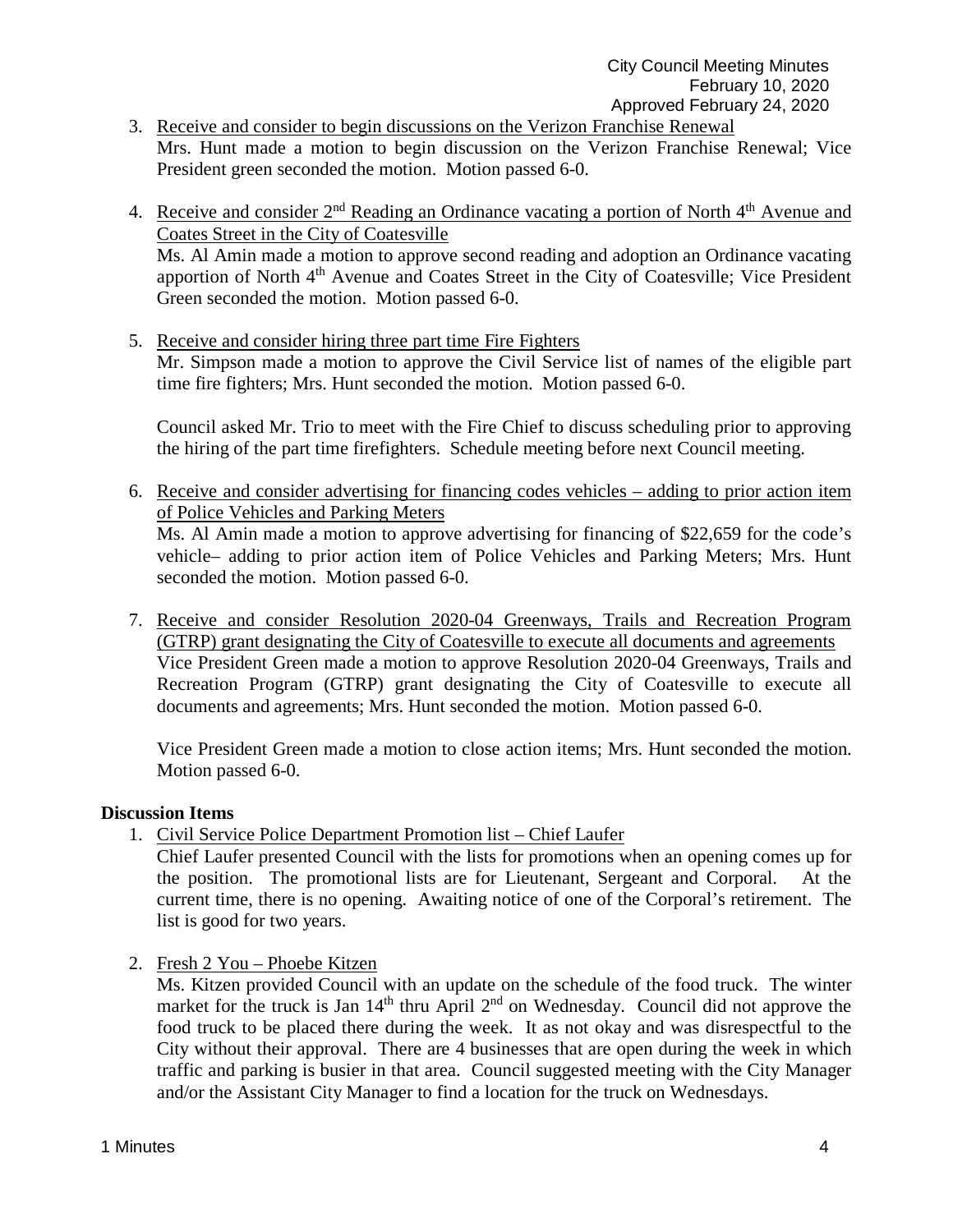# **Reports**

1. Solicitor

Mr. Verwey announced he;

- Reviewed and advised the city on certain real estate and leasing matters
- Worked on pending litigation related to a Right to Know appeal
- Addressed certain land development matters on behalf of the City.
- Considered and addressed issues related liens held by the City.
- 2. City Manager

Mr. Trio announced:

- Catalyst Amphitheatre
	- o Zoning determination application files per Zoning Ordinance
	- o Next step- Catalyst completing required filing to PennDOT for digital display permit
- Community Center
	- o Appraisal report received and title report ordered to determine value and resolution
- $\bullet$  4<sup>th</sup> Avenue Streetscape project in process
- AFSCME negotiation positive agreement pending
- Tax billing issued week of February 10, 2020.
- Legislative assistance meeting held to coordinate and provide assistance for TIIF grant and various supporting grants for infrastructure, streets and public facilities,
- PennDOT- Rt 82 box beam initiative (segment between Glencrest Road and Manor Road) – replaced damaged medial strips.
- Joint cleanup day- South Coatesville proposed joint participation on April 25, 2020
- The City and SALDO Ordinance outdated and inconsistent. Proposing overall update to the Zoning Ordinance
- $\bullet$  1<sup>st</sup> and Lincoln Highway project meeting conducted fir updated coordination between City engineer and MECO Contracting and PECO relative to potentially hazardous subgrade transmission lines.
- Comcast utility relocation pole demolition on  $1<sup>st</sup>$  Avenue
- Proposed Train Station Ordinance adopted this evening to vacate a portion of North 4<sup>th</sup> Avenue and Coates Street
- TIFF Transportation Grant application filed for \$1.2 million streetscape funding from PaDECD for new sidewalks and streetscaping.
- TOD-MX Development subcommittee meeting with stakeholder to identify funding for \$12 million parking structure
- PECO Northside Lincoln work for relocation of poles and lines has been scheduled for March
- Private Development
	- o Proudfoot Capital
		- sidewalk work continuing
		- **•** Demolition permits issued
		- Land development planning underway
	- o KNGDM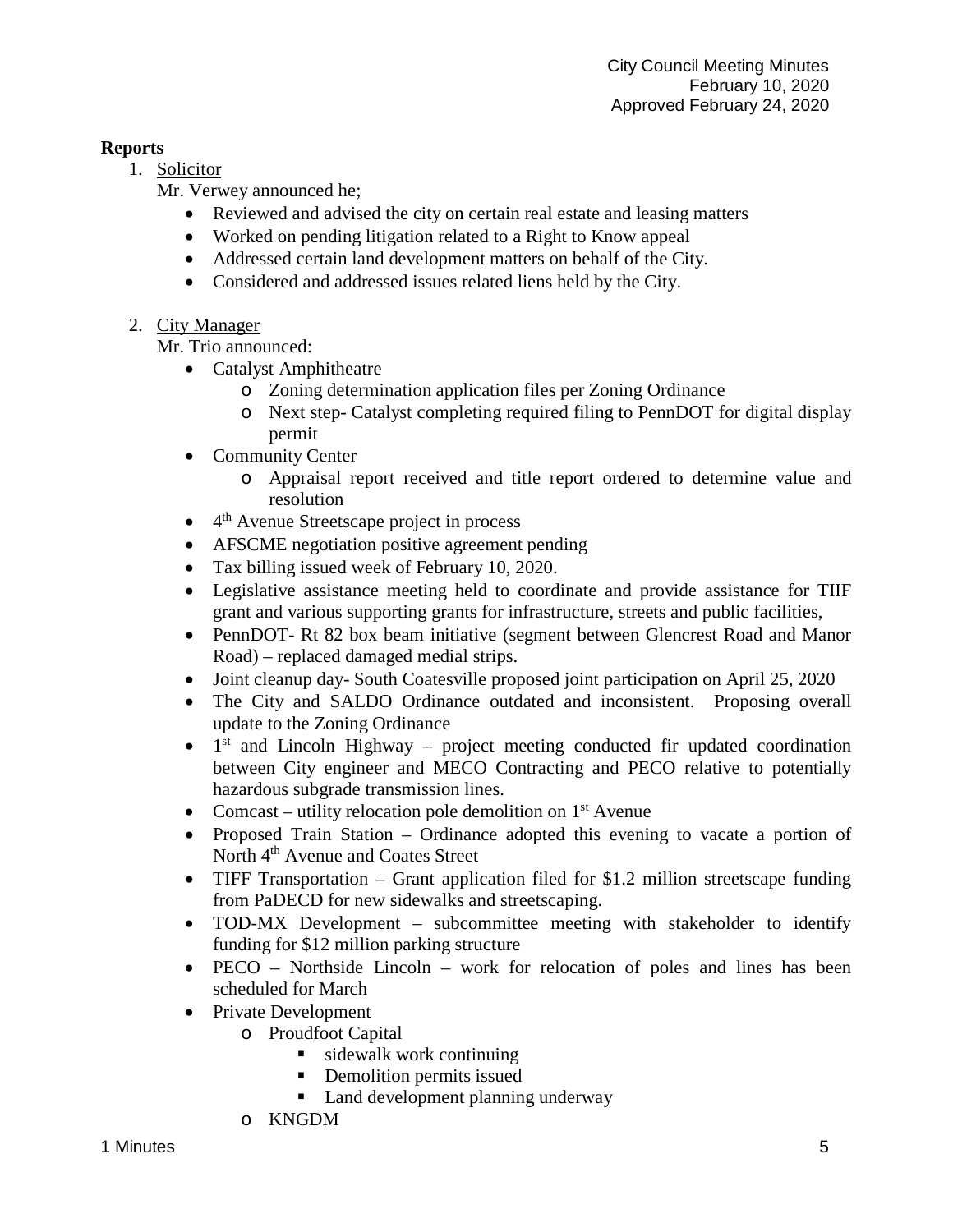- $\blacksquare$  Presented this evening
- Due diligence ends March 3
- o DEPG
	- Aroogas restaurant opening schedule projected for August 2020
- Zoning Hearing Board
	- o Day Care Center rescheduled hearing for February 25, 2020
- Planning Commission
	- o Merchant Street Mosque and DEPG Gateway scheduled for February 12, 2020
- Kiosks have been installed at 251 East Lincoln and 3<sup>rd</sup> and Lincoln Parking lots. Will be enforced starting February 18, 2020.
- Julius Scott, interim Crew Leader in Public Works. He has been doing a good job.
- 3. Assistant City Manager

Mr. Logan announced:

- Community and Monthly updates
	- $\circ$  Unity Day, July 11<sup>th</sup> at 4pm planning continues and letters to sponsors and vendors emailed.
	- o NFC (National Fitness Campaign) continues to build for May/June installation
	- o HGTV a group of community residents and youth joined forces to produce a City promotional video to HGTV's Renovate your Town contest. A video submission of the City along with why "Coatesville" should be selected for a full renovation done by HGTV GC personalities.
	- o Black History Breakfast and Book reading will be held on Saturday, February 15, 2020 at 10 am
- Business Development
	- o Workforce Development and Career Training: meeting scheduled Jan 28th was a success. Group was enthusiastic in collaborating to launch a training and career development program in the City of Coatesville, Next steps – reconvene and determine building curriculum to reflect industry needs. Partners include: OIC, CCEDC, Nth Solutions, Express Employment Professionals and the City of Coatesville
	- o CREATE Series: Business Skills for Success Meeting scheduled for Tuesday January 28. CREATE will launch March 17<sup>th</sup> and sessions will be held at City Hall.

# 4. Finance Director

Mr. Troutman announced:

- Real Estate and Solid Waste bills mailed out February and March are 2% discount
- March  $30<sup>th</sup>$  and  $31<sup>st</sup>$  resident/homeowners able to pay in person at City Hall
- Ms. Al Amin announced she did not receive her bills
- Portnoff will be here to talk to resident on March  $3<sup>rd</sup>$  at 6:30 pm.
- Portnoff Meeting will be advertised

### **Citizens Hearings Non-Agenda Items Only (3 Minutes)**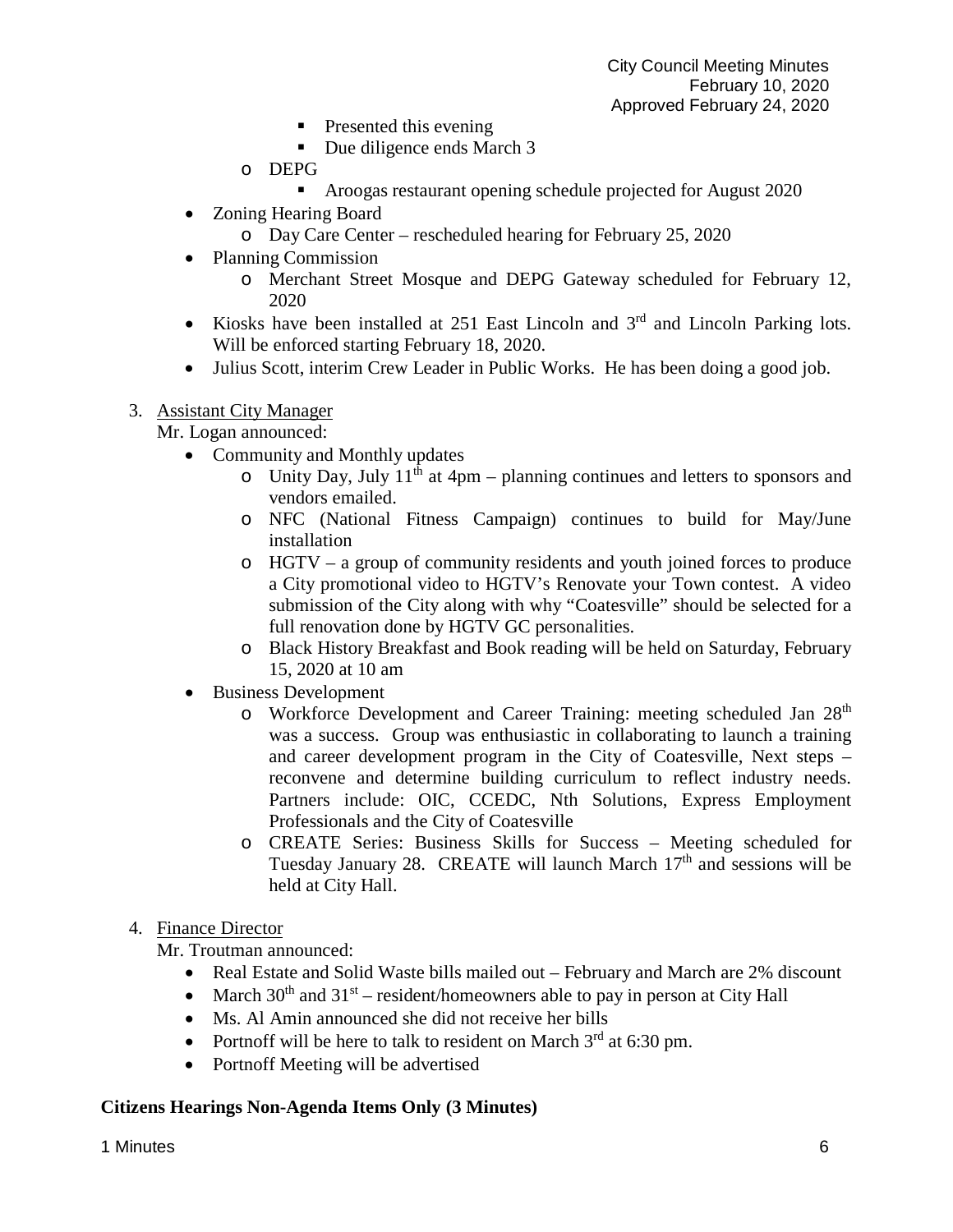## Fran Scamuffa

Ms. Scamuffa inquired about permits for roof repairs. Mr. Trio explained a permit is not required for repairing shingles but a permit is required for full roof repair.

## Laurie Shannon-Bailey

Ms. Shannon-Bailey apologized for not presenting at the last meeting. She was unaware she was placed on the agenda. She asked for a letter of support from the City of Coatesville for her program with youth offenders. She announced Luke Nero is putting together a program of Malcolm X on February 21, 2020 at 3:30 pm.

Mr. Simpson made a motion to close citizens hearings on non-agenda items; Mrs. Hunt seconded the motion. Motion passed 6-0.

## **Council Comments**

Mr. Simpson thanked everyone for attending the meeting. I can't tell you how relieved I was when Mr. Morgan said no charter school. We intend to hold his feet to the fire on that. The City has been public recorded saying it's not an option anymore. It's a great project as long as the charter school has been taken out, another charter school will bankrupt the Coatesville School District, and we don't need that. Again, thanks for coming out.

Mrs. Lawson thanked everyone for coming out. I am also glad that there will not be another charter school in the City. I would like a performing arts school though. We have a lot of kids and young adults here who are beyond talented and would be able to escape because we have that available. I am not a big fan of charter schools. I would not ever approve to have one. On a higher note, we are starting to plan clean ups. That is one of my favorite things when I was here before, so we want to get them started again. The end of February, looking at tentatively February 22, 2020 will be the next one. Hopefully we will get that together. We have a few streets in mind. There is a lot of trash out there and at the end of next week, we will have all the information out there.

Mrs. Hunt thanked everyone for coming out and spending the evening with us. It is good to see you. Phoebe, I just want you to understand clearly, that I am not against your food truck. It's just the safety and the combustion on  $5<sup>th</sup>$  Avenue. I do want it to work and hopefully we can get it to work. Thank you for coming out. I am excited about all the great things happening in and around the City. I just look forward to continuing working together. Thank you and I have to leave. I have to go to work.

# *Mrs. Hunt excused herself from the meeting.*

Ms. Al Amin thanked everyone for coming out and staying a part of what is going on in the City. I am very excited about Mr. Morgan and the project he is going to bring here. I think its going to be great. Phoebe, I hope we can find an answer for that truck because you know, I love that truck, and I love what the Food Bank does for the residents of Coatesville. So, I hope we can figure something out because the truck is well needed here. There's a lot of families that don't have transportation. They don't have the ability to have fresh vegetables and your truck brings that to the residents. I really want to figure something out so the truck can continue to come. Safe travels to everyone going home.